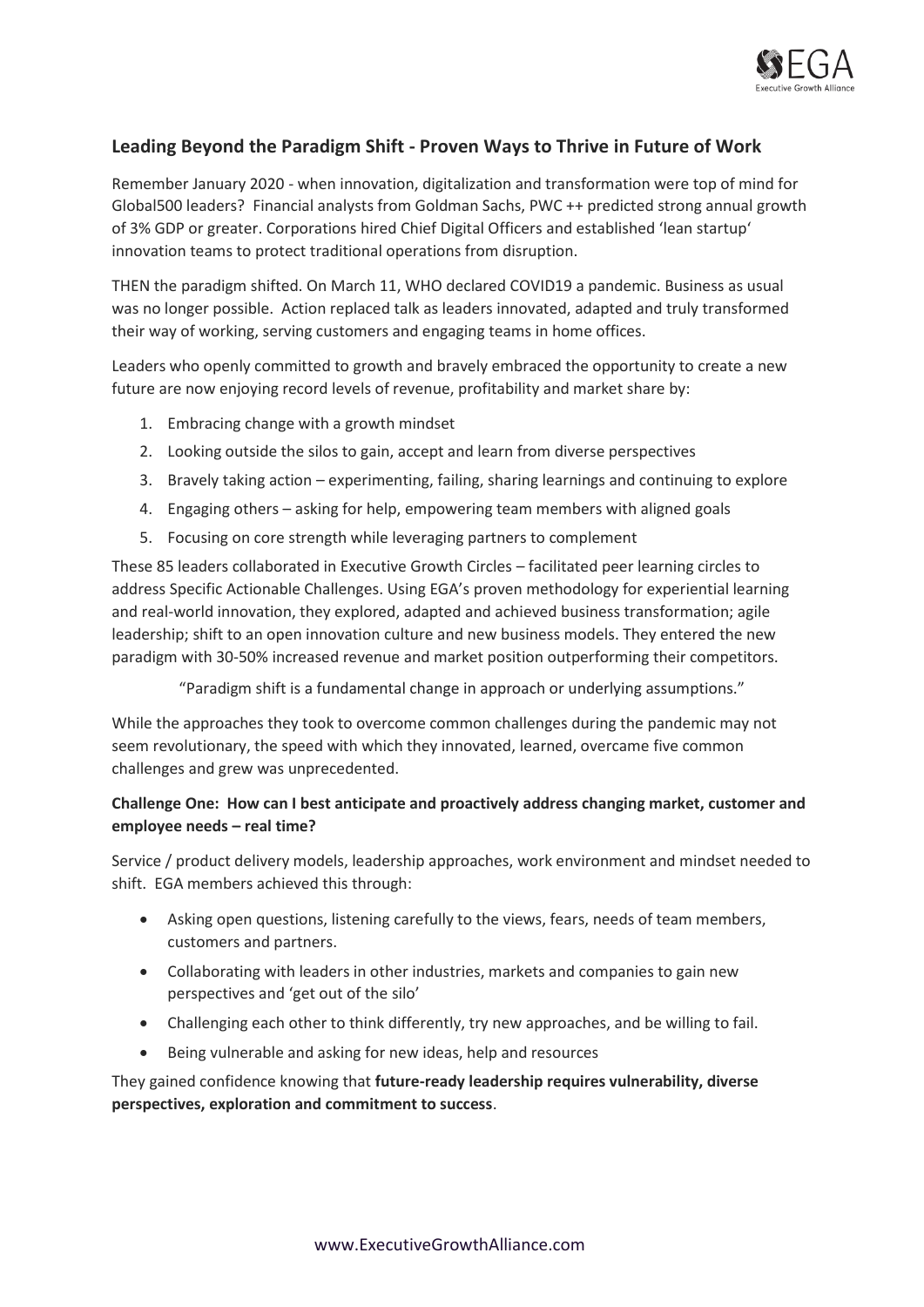

## **Challenge Two: How to build innovativeness and creativity into the culture and daily activities of team members throughout the organization.**

'Building an innovation culture' became a necessity instead of a goal. However, shifting culture was doubly challenging when working from home which fostered heads down, siloed thinking. Productivity rates skyrocketed while creativity suffered in most corporations.

EGA members saw this as a crisistunity, (opportunity created by crisis) and included employees in discussions to jointly define new approaches, services and work processes. They overcame organizational resistance and measurable shifted corporate culture through:

- Engaging team members asking questions, listening and acting on employees' ideas
- Helping employees understand the need to change and how they will benefit from taking on new tasks in an innovative organization
- Setting clear objectives for new initiatives and making it real for employees i.e., they see they are building a cathedral not simply stacking bricks
- Measuring and rewarding results in reaching objectives instead of measuring actions or hours
- Demonstrating innovation by personally taking risks, sharing failures and encouraging all in the organization to follow suit
- Gaining outside perspective from peers in other industries to avoid siloed thinking and look outside the box

## Within months, they had **greater team engagement, improved revenue results and market growth through empowered employees**.

**Challenge Three:** How to digitalize products, production and service delivery methods rapidly while maintaining financial health within the business.

Digital services, meetings, and tools moved from 'nice to have options' to an integral part of daily lives, demanding fast 'on the job learning'.

The open committed brave EGA members approached this challenge head on committing to a digital first mindset. By defining the objectives and milestones for new product and service delivery then setting and communicating clear milestones for achievement, they gained organizational alignment around the highest priorities.

Based on knowledge of each employees' interests and workstyles, the leaders' restructured with specific teams focused on new innovations (measured with OKRs) or traditional business.

Successful digitalization, while consistently meeting 'traditional' financial results was achieved through:

- Setting a clear direction, milestones for achievement of OKRs for digital solutions and tools
- Empowering digital solution teams aligned with employee interests
- Openly communicating the vision, financial objectives and progress to all stakeholders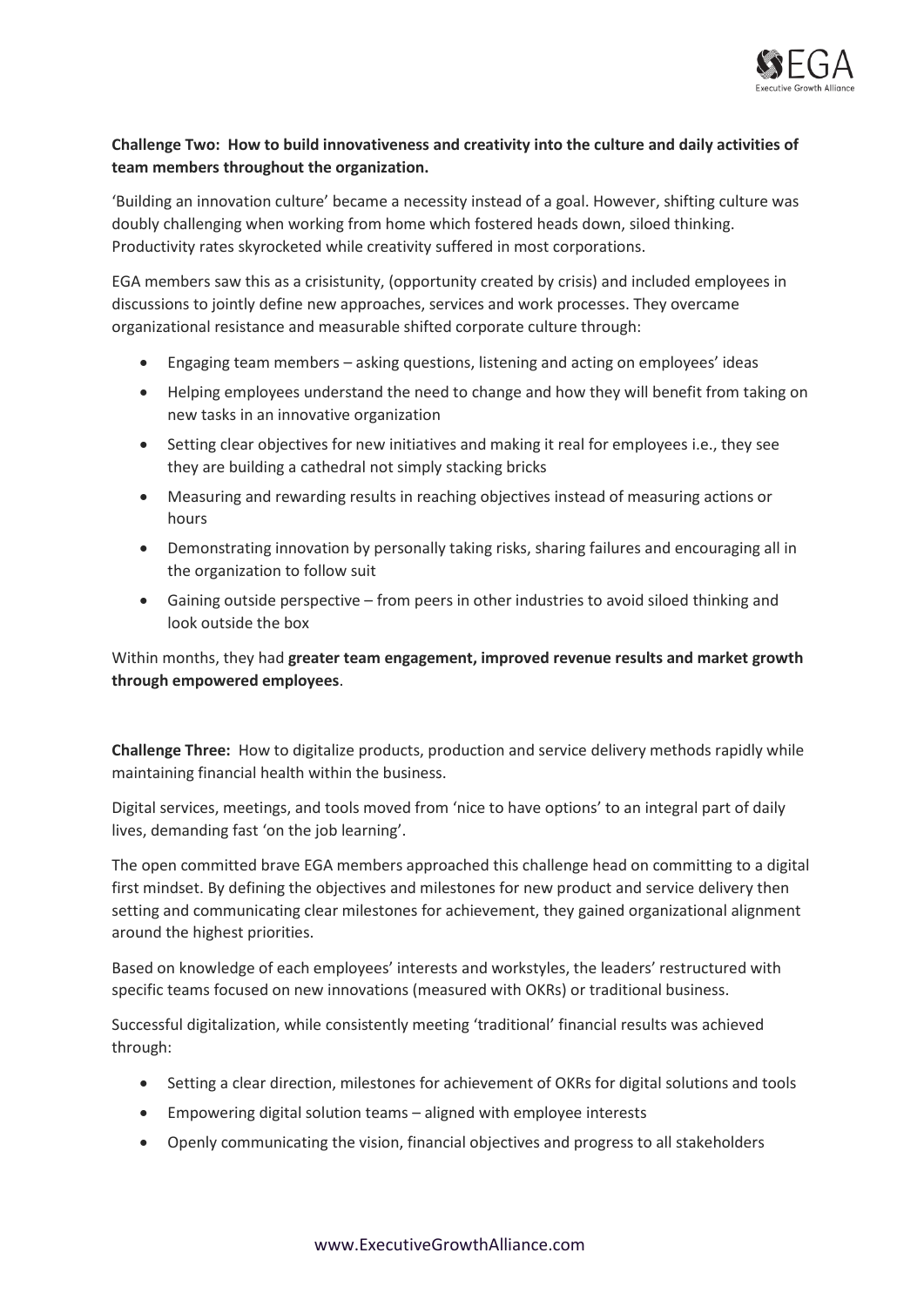

- Demonstrating agility through use of digital tools sharing successes and failures across the organization
- Celebrating each key learning and milestone achievement

Digitalizing and developing new solutions while managing an existing business is never easy. However, as EGA members demonstrated, **setting a clear direction, empowering specific teams for new developments, experimenting, learning and celebrating each milestone** ultimately pays off.

**Challenge Four:** How to engage, leverage and integrated perspectives from diverse remote teams.

The COVID 19 pandemic was the first time every civilization on earth has been impacted by a single common challenge. People in all regions sought new ways to live, interact, learn, grow and ultimately thrive in the new paradigm. By collaborating with peers and teams in Asia, Latin America, US, Canada, UK, Europe, Middle East and Africa, EGA members' had a panoramic view of the market and future directions to guide their decision making.

Through thinking globally and acting locally, EGA members achieved record-breaking results and market penetration, while fully integrating remote and corporate team for future-ready success.

They did this through:

- Starting local listening to local (remote) team members, customers and local leaders to fully understand their culture, needs, motivations today and into the future
- Shifting corporate mindset to accept remote workers as integral within the company
- Defining local reward systems based on culture and achievement of global and local objectives
- Remaining open to new discoveries and unexpected surprises from diverse perspectives

Digital access to new solutions, customers, teams and ways of working have broken traditional geographic barriers – **facilitating open interaction, learning and collaboration** from Asia to Americas, Europe and Africa.

**Challenge Five:** How to proactively address potential market disruptors

When paradigms shift nothing is left untouched – creating many new opportunities to innovate, leapfrog ahead or exploit newly created crevices in the market.

Through global insights, EGA members recognized and proactively prevented negative impact from potential market disruptors. By focusing on core strengths and engaging customers, team members and partners, EGA members gained enhanced reputation, greater customer and employee loyalty while overcoming potential competitors.

To proactively address disruptions in their markets, the open committed brave leaders:

- Understood others' perceptions of the disruptor, i.e., how do customers, partners and other leaders view the disruptive company or offering
- Recognized core strengths and competencies and prioritize to lead from a position of power